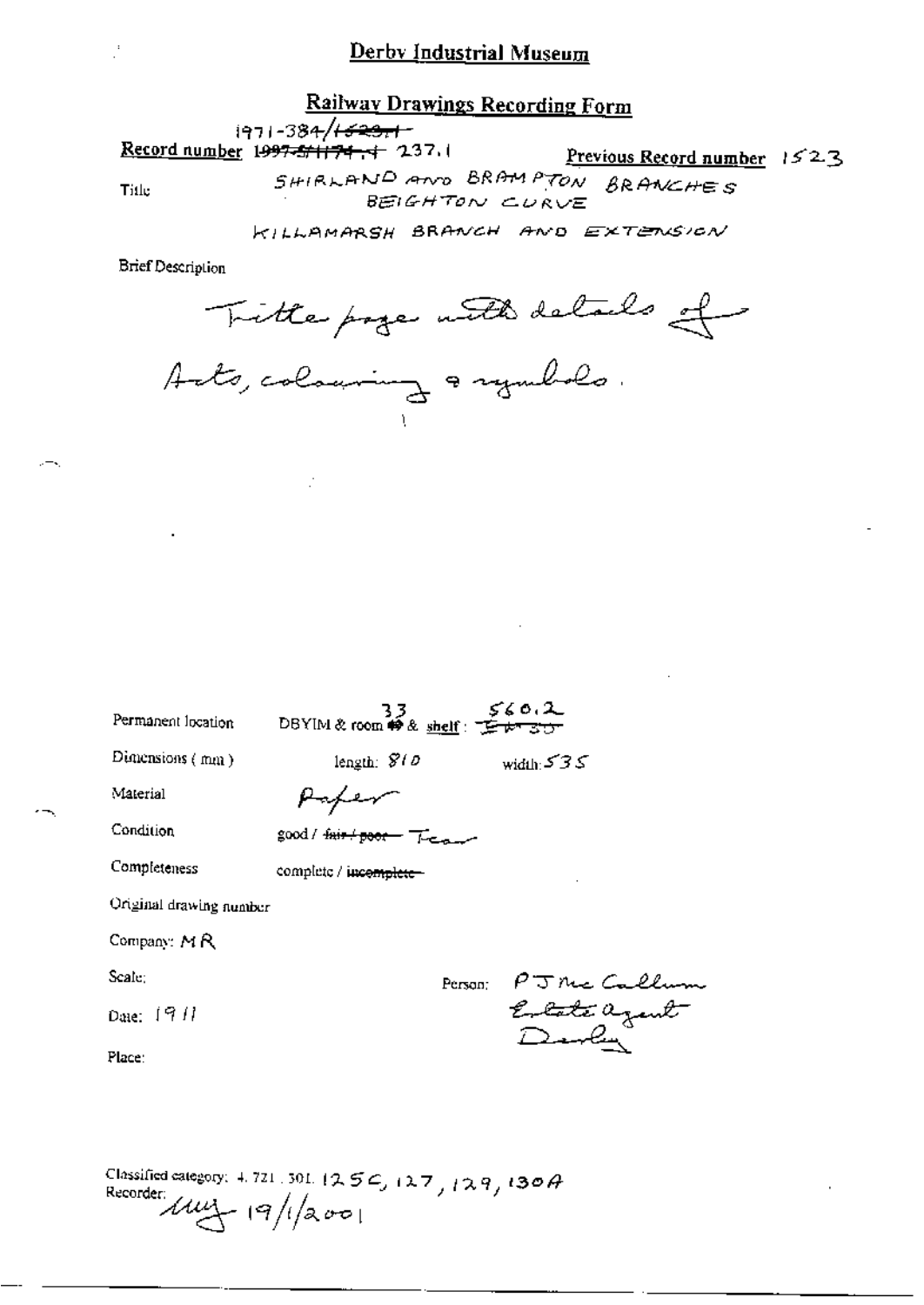#### **Railway Drawings Recording Form**

 $1971 - 384 / 1523 - 6$ Record number 4997 5/ 1+747 6 237.6

Previous Record number  $1523$ 

Tide

PARISH OF BETGHTON

COUNTY OF DERBY

Brief Description

Plan of route showing tracks, buildings, bidges, roads, waltercaurses & landowners. Parrich of Wales. Parish of Aston-cum Aughton. West Reding of the Country of Look. Landowners: Rt Hon Earl Manuers. Vircount Neville. HWM Verelst. GCRCs. Beighton Obertrick Gus Co. Rev A Charles Verelst. Aston Main Colling Co. Charlespield ROC. Edwin Sorly. SWLane Fox.

| Permanent location                         | 33<br>DBYIM & room $x \text{ and } y \text{ is odd}$ |              |
|--------------------------------------------|------------------------------------------------------|--------------|
| Dimensions $(mm)$                          | length: 310                                          | width: $535$ |
| Material                                   | Popen                                                |              |
| Condition                                  | good / fair + poor                                   |              |
| Completeness                               | complete / incomplete-                               |              |
| Original drawing number $\Omega$ even $46$ |                                                      |              |
| Company: $M \rightarrow$                   |                                                      |              |
| Scale: $1'' = 2$ c-trains                  |                                                      | Person:      |
| Date: $191$                                |                                                      |              |
|                                            |                                                      |              |

Place:

Beighton Carve from MR to GCR. South of Beighton New Colliang.

Classified category:  $4, 721, 301, 43$  o  $\cancel{A}$ Recorder:  $11114$   $(9)12001$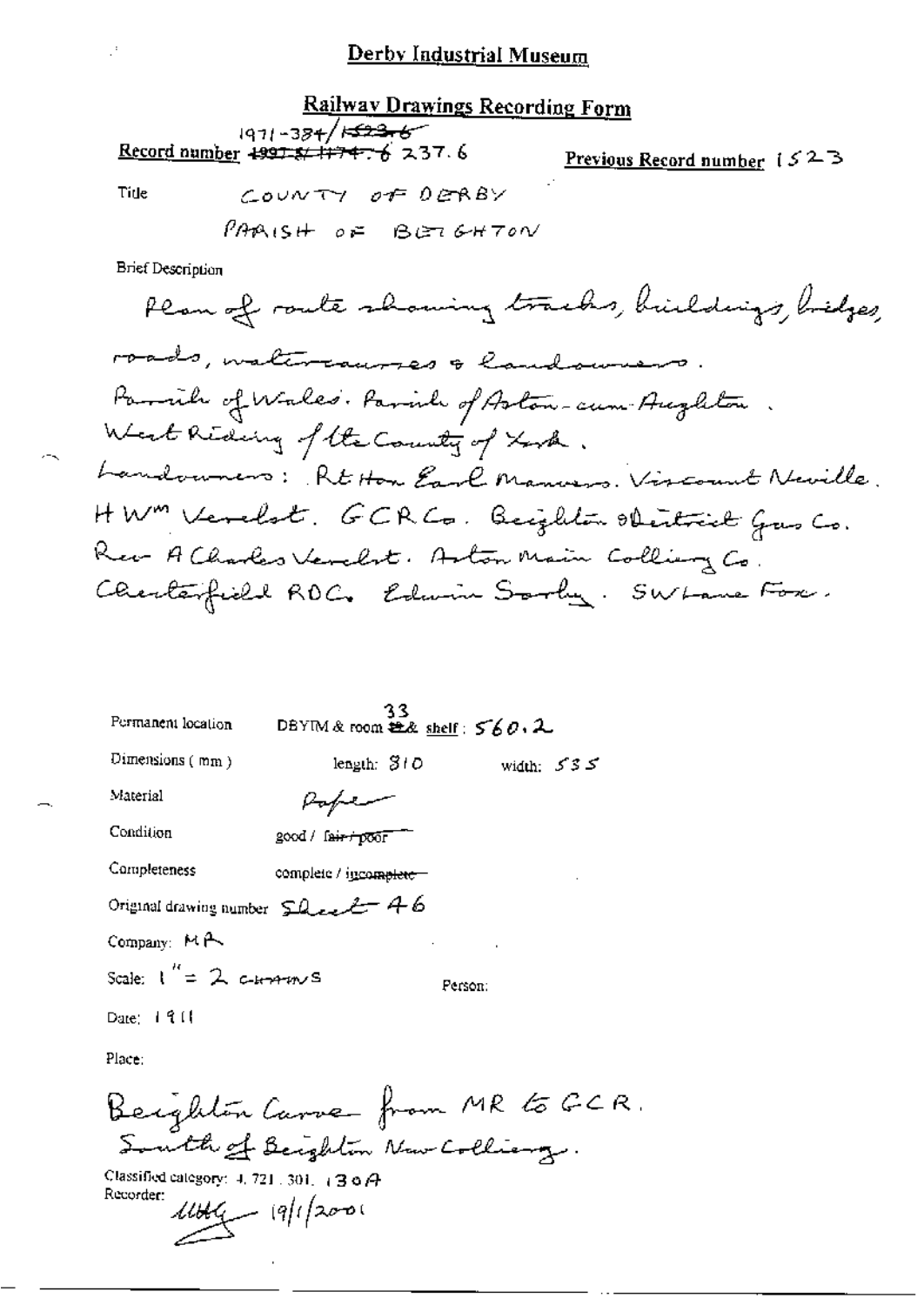## **Railway Drawings Recording Form**

| Record number 1997-5/1080 |                       | <u>Previous Record number</u> $\mu$ RP132/1216 |  |
|---------------------------|-----------------------|------------------------------------------------|--|
| Title                     | Beighton NEW COLLIERY |                                                |  |

**Brief Description** 

Permanent location

DBYIM & room 49 & shelf: 13 S

Dimensions (mm)

length:  $620$  width:  $405$ 

Person:

Material Condition

<del>macing</del> fabric good / fair+poor-

Completeness complete / incomplete

 $,409$ Original drawing number

Company:

Scale:  $1'' = 20FT$ Date: July 31, 1905

Place:

Beighton

Classified category: 4.721.301. 130A<br>Recorder:<br>Lette 25/2/2000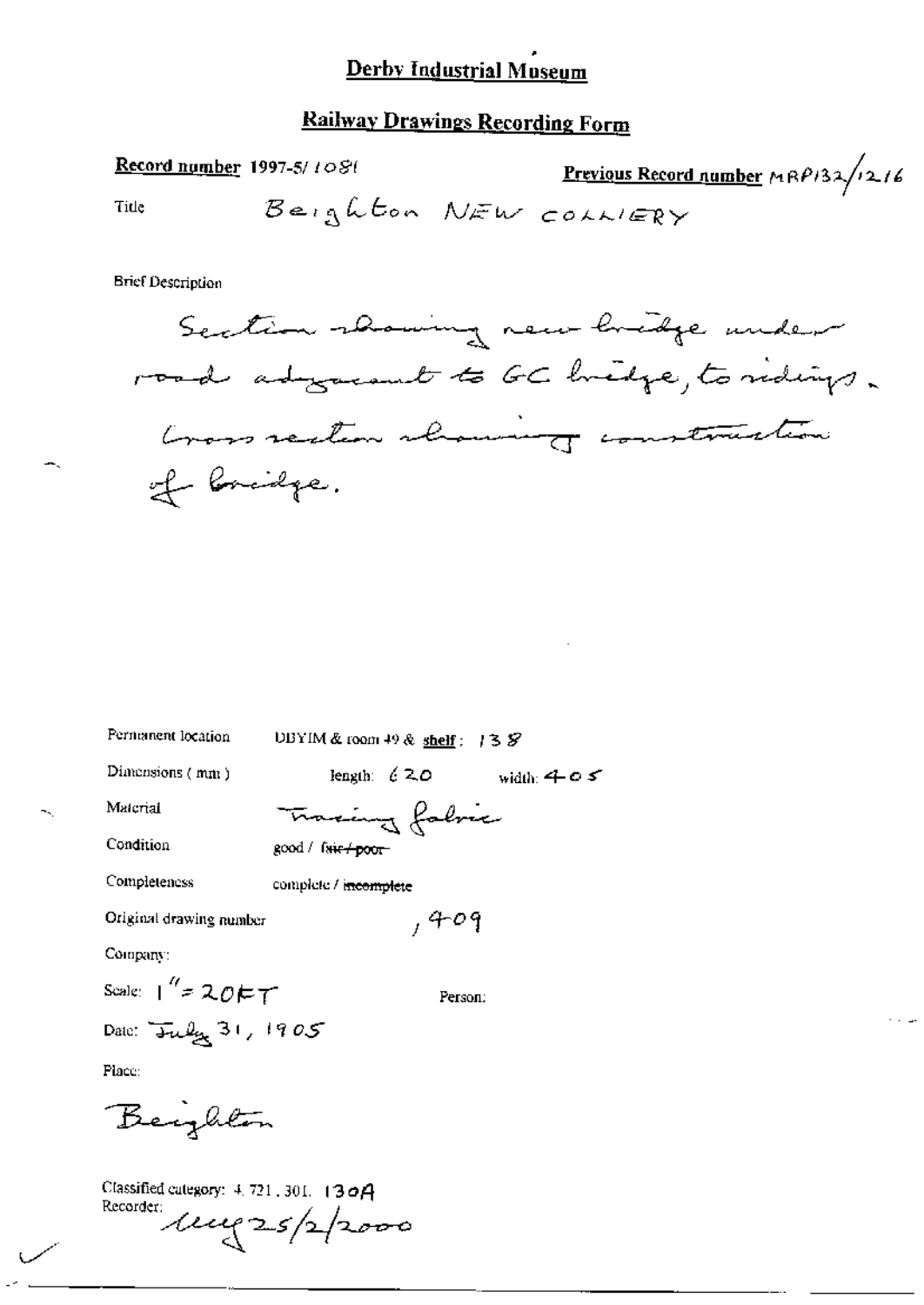### **Railway Drawings Recording Form**

Record number 1997-5/807, 1 Previous Record number MRP132/897  $M, R$ **Title** JUNCTION WITH M.S. &L.R<sup>Y</sup> AT BEIGHTON occupation Bridge at 50CH 85AINKS **Brief Description** Marked- Superstaded Elevation, plan orections of underbridge with alterations in red inh.

| Permanent location<br>DBYIM & room 49 & shelf: $9.9$                                  |
|---------------------------------------------------------------------------------------|
| length: $\lfloor \varphi \rfloor$ > width: 655<br>Dimensions $(mm)$                   |
| Tracing paper on paperoufalocal<br>Material                                           |
| Condition<br>good / <del>fair/ poor</del>                                             |
| Completeness<br>complete / incomplete_                                                |
| Original drawing number $\sim 3$ , 9/326                                              |
| Company: $M R$                                                                        |
| Scale: $1'' \neq 6$ FEET<br>Person:                                                   |
| Date: $\overline{J}nl_{\mathcal{H}}l$ , $1863$                                        |
| Place:                                                                                |
| Beighton                                                                              |
| Classified category: 4, 721, 301, $\downarrow$ 2 2 (30 A<br>Recorder:<br>MUA 9/7/1999 |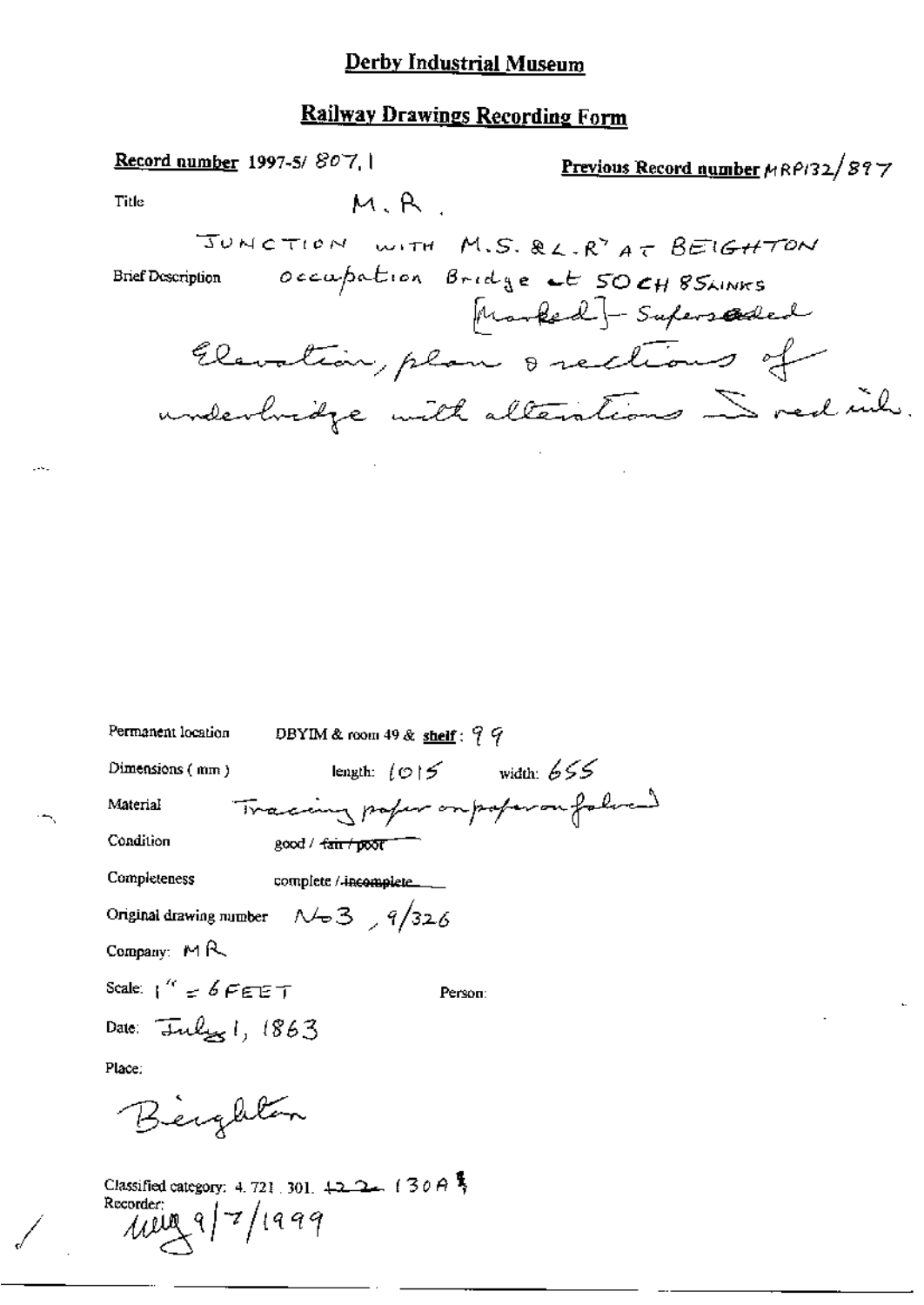# Railway Drawings Recording Form

|                                                                           | Record number 1997-5/ $\mathcal{C} \circ \mathcal{C} \circ \mathcal{C}$ . | Previous Record number MRP132/897       |
|---------------------------------------------------------------------------|---------------------------------------------------------------------------|-----------------------------------------|
| Title                                                                     | M-R.                                                                      |                                         |
|                                                                           |                                                                           | . JUNCTION WITH M.S. QL. RY AT BEIGHTON |
| <b>Brief Description</b>                                                  |                                                                           | Occupation Bridge at 50CH 8545          |
|                                                                           |                                                                           | Superseded                              |
|                                                                           |                                                                           | as 1997-5/807.1 with colouring:         |
|                                                                           |                                                                           |                                         |
|                                                                           |                                                                           |                                         |
|                                                                           |                                                                           |                                         |
| Permanent location                                                        | DBYIM & room $49$ & shelf: $9$ 9                                          |                                         |
| Dimensions (mm)                                                           | length: $980$                                                             | width: $630$                            |
| Material                                                                  | foper                                                                     |                                         |
| Condition                                                                 | good / Fair / poor                                                        |                                         |
| Completeness                                                              | complete / mcomplete                                                      |                                         |
|                                                                           | Original drawing number $N_0$ 3, $9/326$                                  |                                         |
| Company: $\mu_1$ (2)                                                      |                                                                           |                                         |
| Scale: $1'' = 6$ Fe <sup>rely T</sup>                                     | Person:                                                                   |                                         |
| Date: Grave 25, 1863                                                      |                                                                           |                                         |
| Place:                                                                    |                                                                           |                                         |
| Biighton                                                                  |                                                                           | ٠.                                      |
| Classified category: 4, 721, 301, 13 0 $\theta$<br>Recorder: Muy 9/7/1999 |                                                                           | т.                                      |

Ł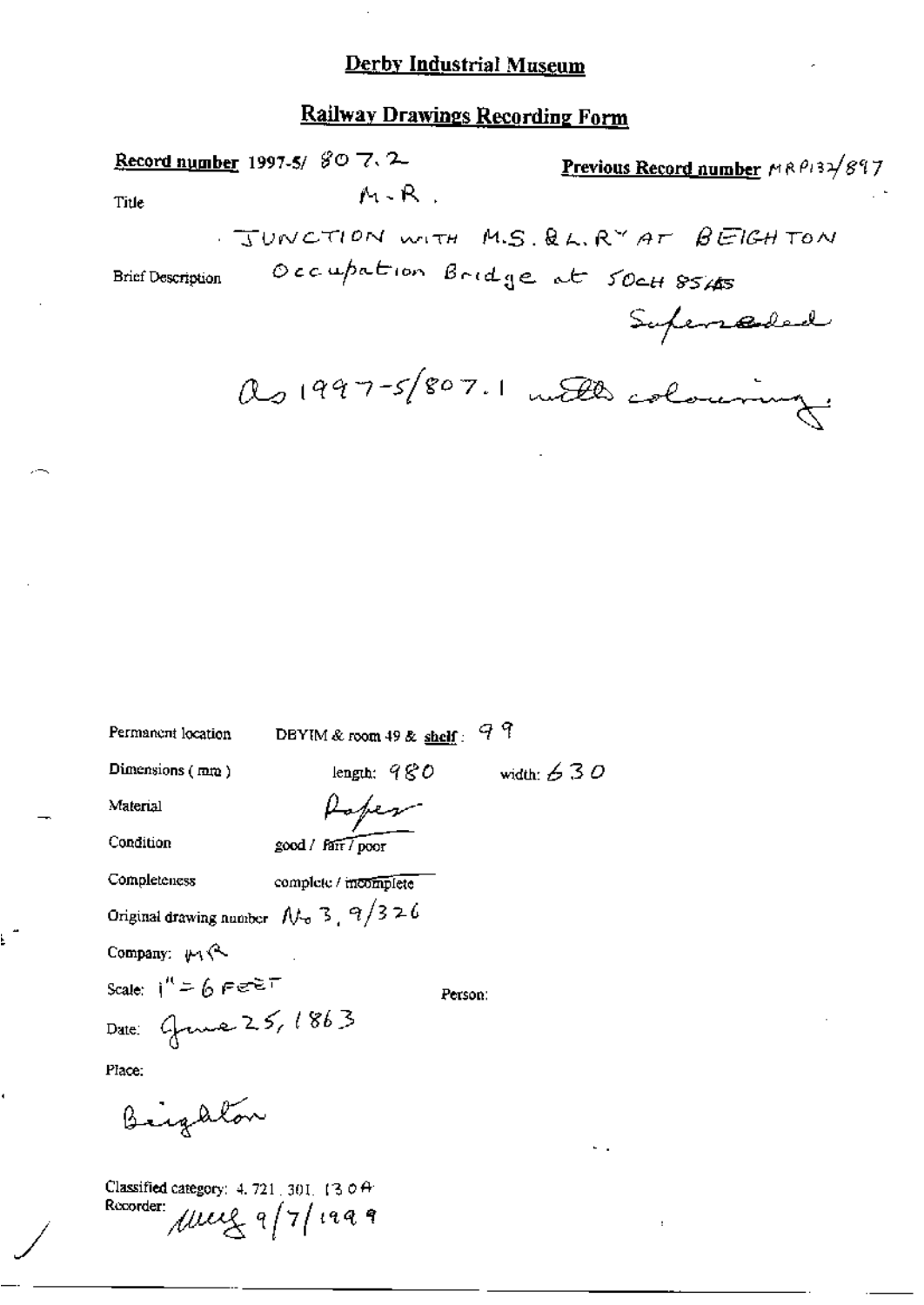### Railway Drawings Recording Form

Record number 1997-5/ $807.3$ Previous Record number  $\sim RP_132/877$  $M, R$ Title Junction with M.S. RLR<sup>Y</sup> at Beighton occupation Bridge at 48CH 80AS **Brief Description** Elevation, plan anections of underhandge mette site location plan. DBYIM & room 49 & shelf:  $99$ Permanent location length:  $985$  width:  $645$ Dimensions  $(mn)$ Traceing profession profession folice Material Condition good / fair + poor Completeness complete *kincomplete*-Original drawing number  $N > 3$ ,  $9/326$ Company: M P Scale:  $\int^{t_f} \in \oint \mathcal{L}$   $\in$   $\mathcal{L}$ Person: Date:  $\overline{1}$ Place:

Beighton

Classified category: 4, 721, 301, 13 o A Recorder  $\mu$  $\sim$  9/7/1999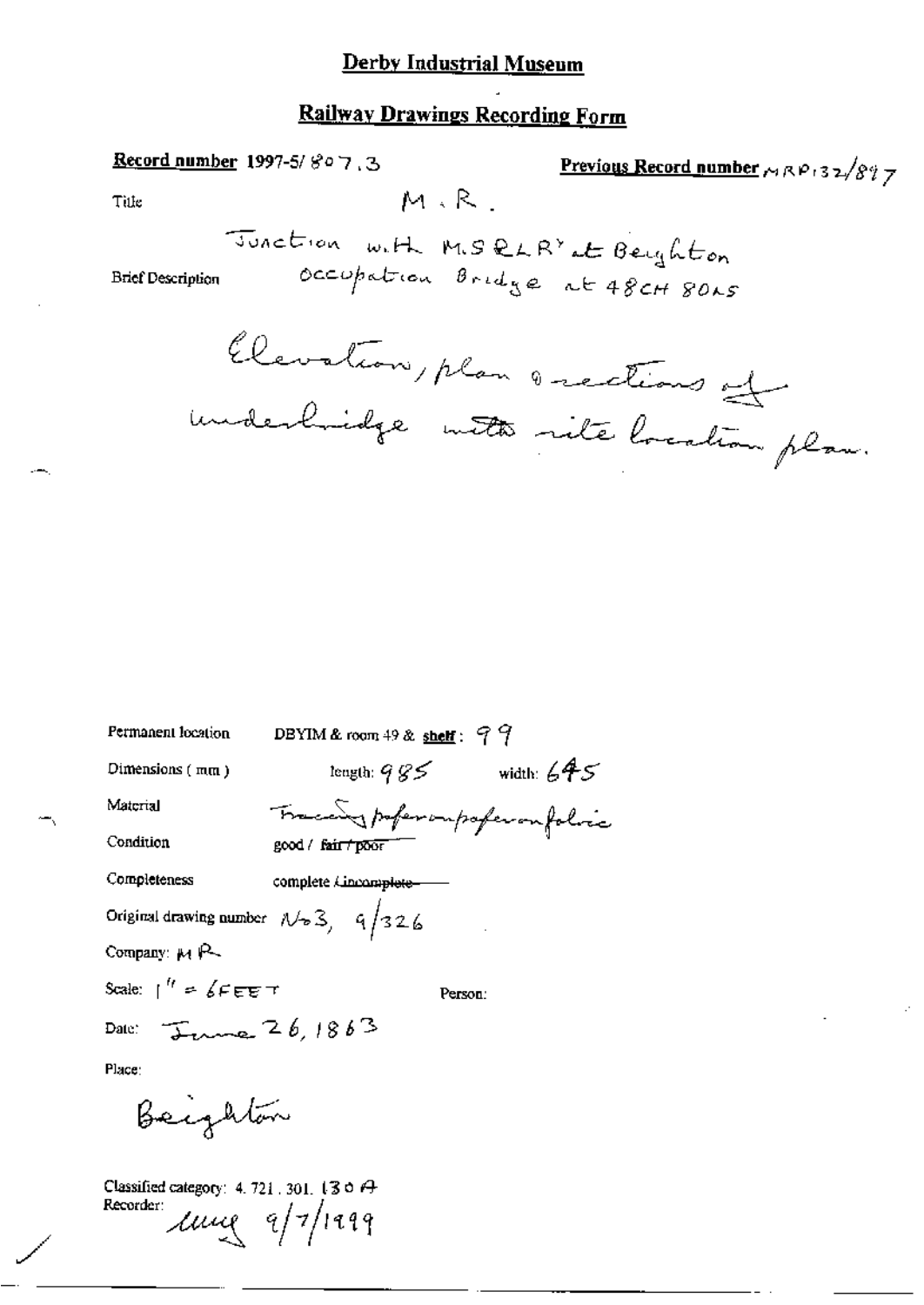$\sim$   $\sim$ 

 $\mathbf{f}_i$  $\overline{a}$ 

## **Railway Drawings Recording Form**

|                                                             | Record number 1997-5/ 807.4-                                  | Previous Record number $MRP/32/877$ |
|-------------------------------------------------------------|---------------------------------------------------------------|-------------------------------------|
| Title                                                       | M.R.                                                          |                                     |
|                                                             |                                                               | Junction with MS&LRY at Beighton    |
| <b>Brief Description</b>                                    |                                                               | Occupation Bridge at 48CH 80LAS     |
|                                                             |                                                               | as 1997-5/807.3 with colouring      |
|                                                             |                                                               |                                     |
|                                                             |                                                               |                                     |
|                                                             |                                                               |                                     |
|                                                             |                                                               |                                     |
|                                                             |                                                               |                                     |
|                                                             |                                                               |                                     |
| Permanent location                                          | DBYIM & room 49 & shelf: $97$                                 |                                     |
| Dimensions (mm)                                             |                                                               | length: $955$ width: $675$          |
| Material                                                    | Paper                                                         |                                     |
| Condition                                                   | good / fair7 poor                                             |                                     |
| Completeness                                                | complete / incomplete                                         |                                     |
|                                                             | Original drawing number $\mathcal{M}_p$ 3, $\frac{q}{3}$ 326. |                                     |
| Company: $M R$                                              |                                                               |                                     |
| Scale: $1'' = 6F$ F E E T                                   |                                                               | Person:                             |
| Date: Jame 24, 1863                                         |                                                               |                                     |
| Place:                                                      |                                                               |                                     |
| Beighlon                                                    |                                                               |                                     |
| Classified category: 4, 721, 301, 130 $\Theta$<br>Recorder: | $\mu$ ung 9/7/1999                                            |                                     |

 $\checkmark$ 

لحاجر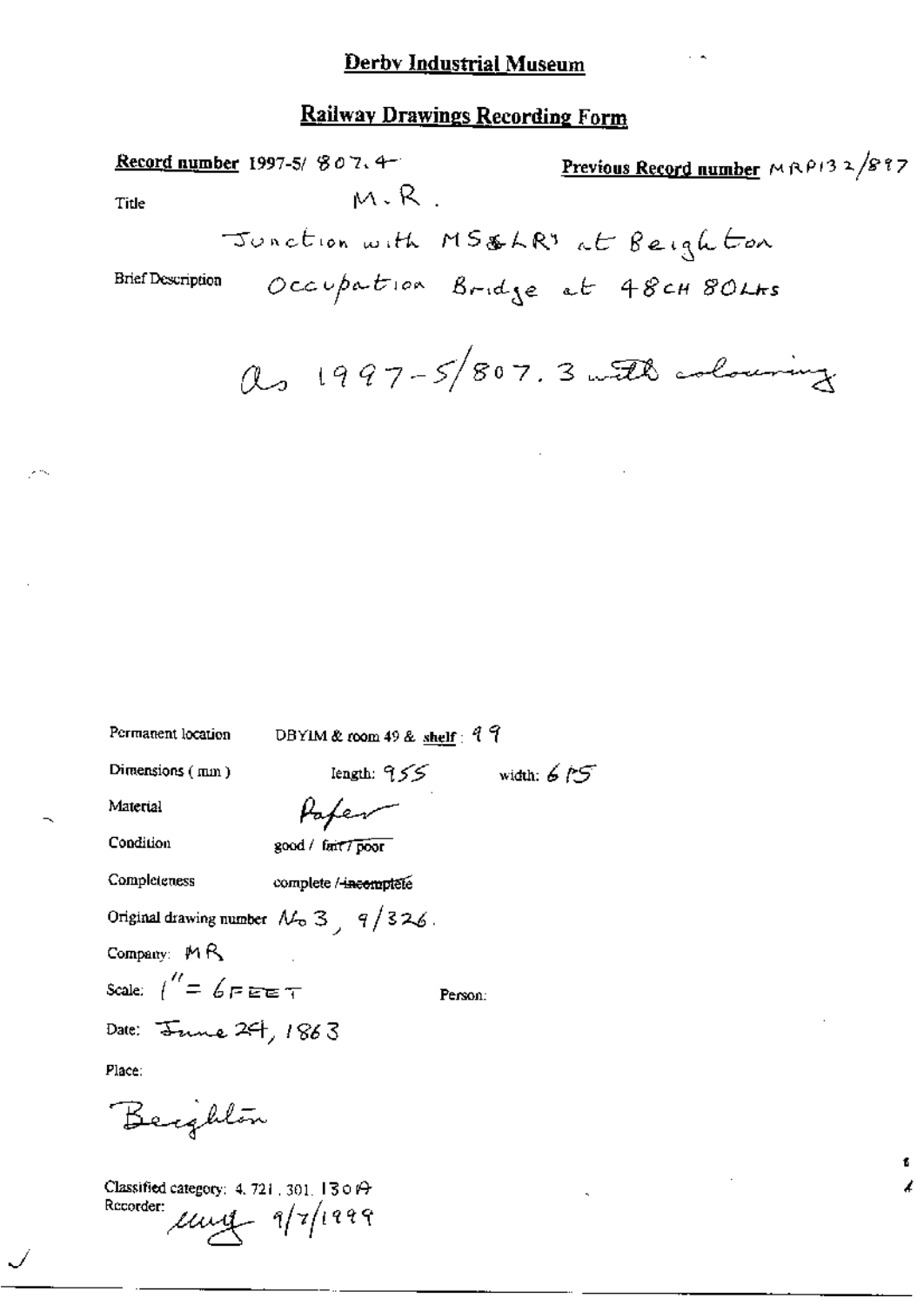## **Railway Drawings Recording Form**

Record number 1997-5/807.5

Previous Record number MRP132/897

Title

**Brief Description** 

Sections of executions required

Permanent location

DBYIM & room 49 & shelf: 99

Dimensions (mm)

length:  $645$  width:  $\bigoplus$ 

Material

Condition

Paper good / fair / poor

Completeness

complete / incomplete

Original drawing number  $9/326$ 

Company: MR

Scale:  $\int$ <sup>"</sup> = 20 FEET

Person:

Date. Aug 7, 1865

Place:

Beighton

Classified category: 4, 721, 301, 130 ft Recorder:  $\mu$  $\mu$  $\lambda$   $q/7$ /1999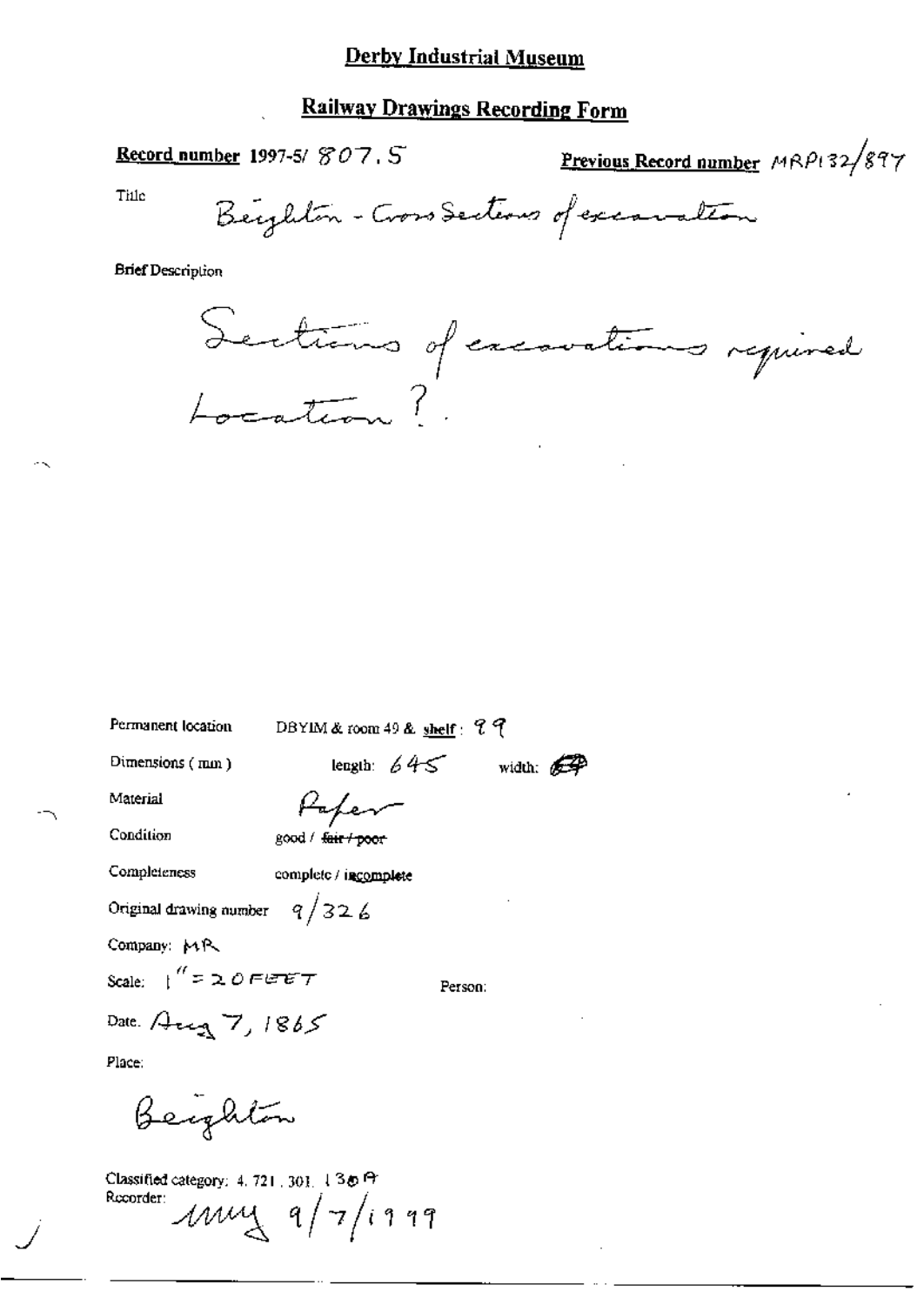# Railway Drawings Recording Form

$$
\underline{\text{Record number}} 1997-5/907.6
$$

Previous Record number 
$$
MPP132.897
$$

 $\mathcal{F}$ 

 $\ddot{\phantom{a}}$ 

Title

**Brief Description** 

| Permanent location                                                | DBYIM & room 49 & $\frac{\text{shelf}}{\text{shelf}}$ : $9\frac{9}{4}$ |
|-------------------------------------------------------------------|------------------------------------------------------------------------|
| Dimensions (mm)                                                   | width: $235$<br>length: $3 + 0$                                        |
| Material                                                          | Paperon fabric                                                         |
| Condition                                                         | good / <del>fair / poor</del>                                          |
| Completeness                                                      | complete / incomplete                                                  |
| Original drawing number                                           | 9/326                                                                  |
| Company: M R.                                                     |                                                                        |
| Scale: $1'' = 2\frac{1}{2} C H^{4/10}$                            | Person: Theos G Bond                                                   |
| Date: Man 2, $1864$                                               |                                                                        |
| Place:                                                            |                                                                        |
| Beighton                                                          |                                                                        |
| Classified category: $4.721$ , $301$ , $13$ $\sigma$<br>Recorder: | $10^{1449}$                                                            |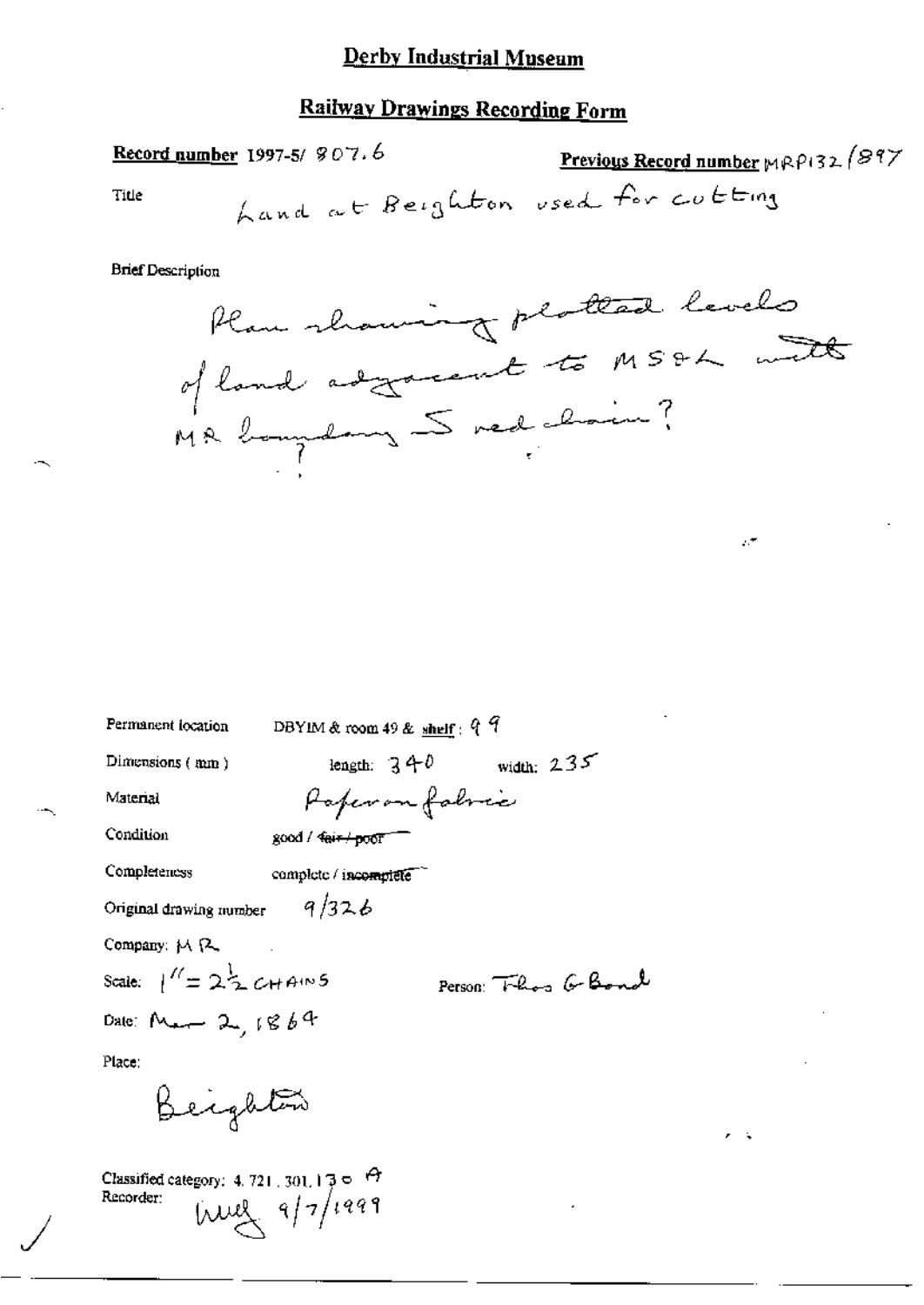### **Railway Drawings Recording Form**

Record number 1997-5/ $\mathcal{G}$  O 7. 7

Previous Record number MRP132/897

Title

**Brief Description** 

Small plan of a double zunden I cross sections of cutting / embandements. Location?

| Permanent location      | DBYIM & room 49 & shelf: $9.9$                                                   |
|-------------------------|----------------------------------------------------------------------------------|
| Dimensions (mm)         | width: $2 + 5$<br>length: $\mathcal{Z}$ $\leftarrow$ 0                           |
| Material                | Poper                                                                            |
| Condition               | good / fair / poor                                                               |
| Completeness            | complete / incomplete                                                            |
| Original drawing comber | 9/326<br>$\mathcal{F}^{\mathcal{F}}$ , $\mathcal{F}^{\mathcal{F}}_{\mathcal{F}}$ |
| Company: $M \sim$       | $\mathcal{A}$                                                                    |
| Scale:                  | Person:                                                                          |
| Date:                   |                                                                                  |

Place:

Beighton ?

Classified category: 4, 721, 301,  $(30 \theta^2)$ Rucorder:  $leeg$  a/7/1999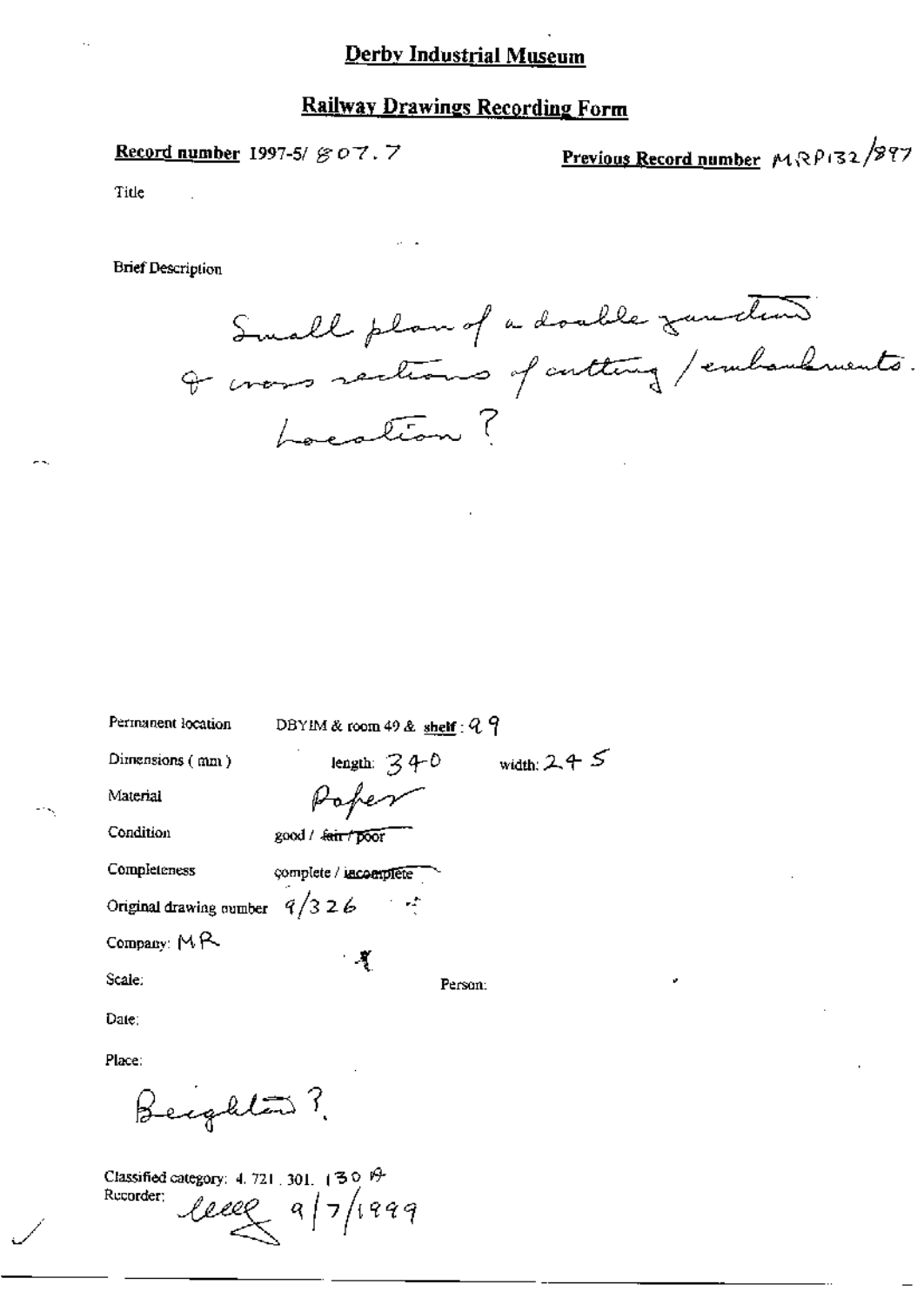### **Railway Drawings Recording Form**

**Previous Record number**  $M \otimes P132/897$ Record number 1997-5/ $$0$  7.  $$$  $M, R$ . Title BEIGHTON CURVE Bridge and Approaches at 57.6 chains **Brief Description** flam of two tracks with details

of lands for road under hridge

Permanent location

DBYIM & room 49 & shelf:  $99$ 

Paper on fabric

Dimensions (mm)

Material

Condition

Completeness

complete / incomplete-

good / fair+poor

Original drawing number

Company:  $M \uparrow \uparrow$ 

Scale:  $1^{1/2}$  = 40 FEET

Person:

length:  $385$  width:  $245$ 

Date:

Place:

Beyltar

Classified category: 4, 721, 301, 130 $9$ Recorder:  $\mu$ ue a/7/1999